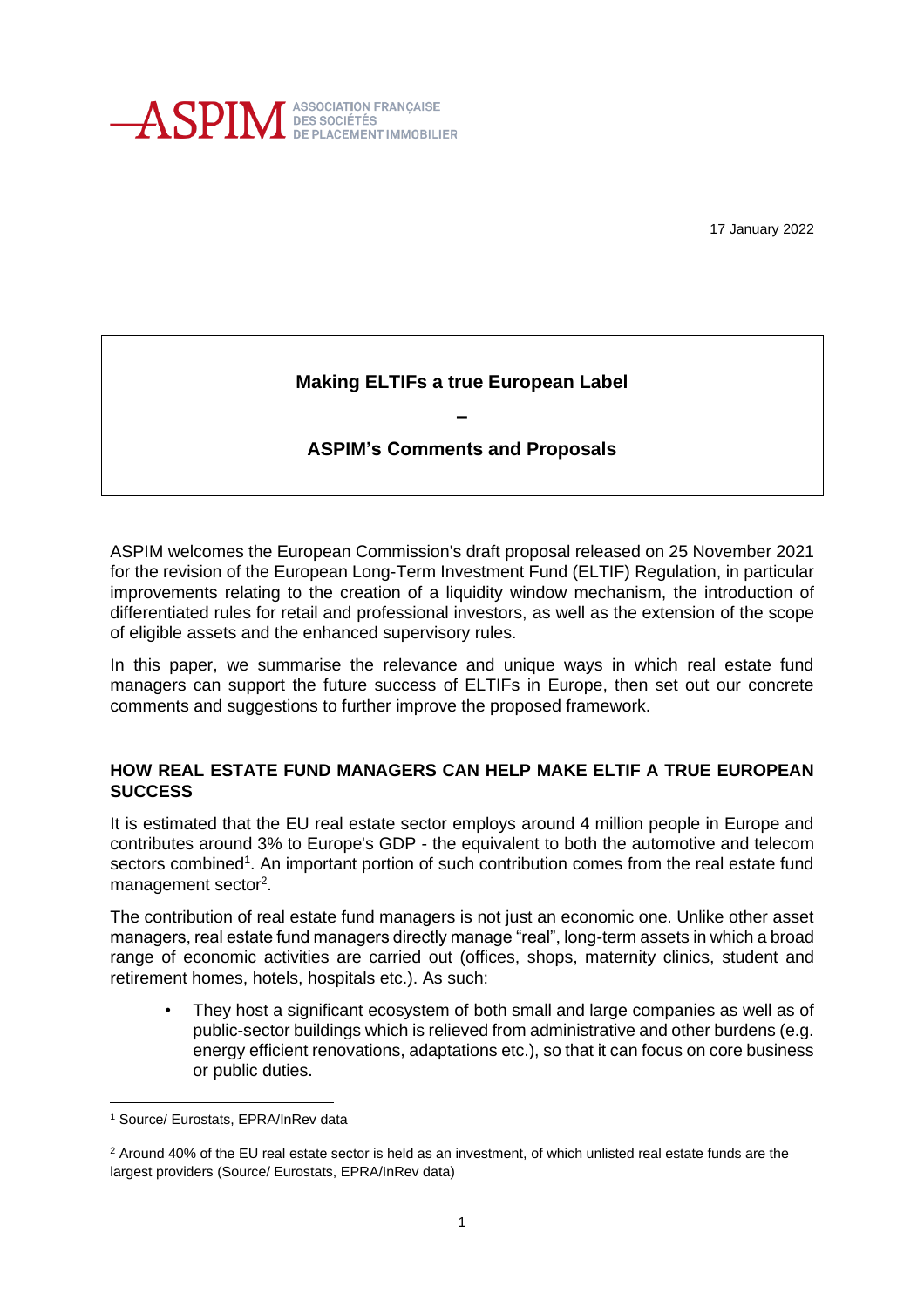

• They can have a very concrete positive impact on the transition towards more socially and environmentally responsible investing.

In doing so, real estate fund managers are rightly subject to a wide range of property, energy and financial services regulations, providing investors with a robust environment in which to generate higher than average returns for the long term.

Therefore, real estate fund managers are uniquely positioned to support one of the political goals underpinning the ELTIF review to better allocate private savings and capital into a more sustainable economy - and this in two ways:

- By providing a stable, long term alternative source of diversification from bank deposits - helping turn savers into investors, a crucial piece of the Capital Markets Union project.
- By enabling income derived from such investments to complement shrinking state supported pension systems - an additional source of retirement income.
- By proactively helping a sector that is the biggest energy consumer and third largest producer of CO2 emissions transition towards the Paris Agreement climate change targets.

The COVID 19 crisis has tested the resiliency of the real estate funds sector. Yet, little is known about its robustness and potential, and the current EU regulatory framework is not conducive to its development at a time where real estate investing is taking place on an increasingly cross-border basis.

We believe that an improved ELTIF framework that recognises the important role real estate fund managers can play in the better allocation of savings and long-term investments in capital markets is a necessary complement to the highly successful EU UCITS label for traditional funds managing securities portfolios. ELTIF must become the natural home for diverse forms of patient investments, be they infrastructure, private equity or real estate.

# **ASPIM'S MAIN COMMENTS AND RECOMMENDATIONS**

We believe there are 5 key structural barriers that have limited the use of ELTIFs and are very encouraged to see that the Commission is addressing most of them.

### **1. Differentiated rule for professional and retail investors**

We fully support the differentiation introduced regarding the changes to the leverage, namely a maximum of 50% of the value of a retail fund versus 100% for a professional fund (Article16).

The distinction based on investor profile allows for a better adjustment of leverage depending on the level of risk that the investor will accept, and better protection for retail investors.

### ASPIM Recommendations

However, the calculation should be based on the average of the entire portfolio, i.e. an LTV (Loan to Value) ratio, and not on the totality of the assets. The LTV ratio is the risk ratio used for Closed-ended real estate funds (eg SCPIs in France – *Sociétés Civiles de Placement Immobilier*) and Open-ended funds (eg. OPCIs in France – *Organismes de Placement Collectif*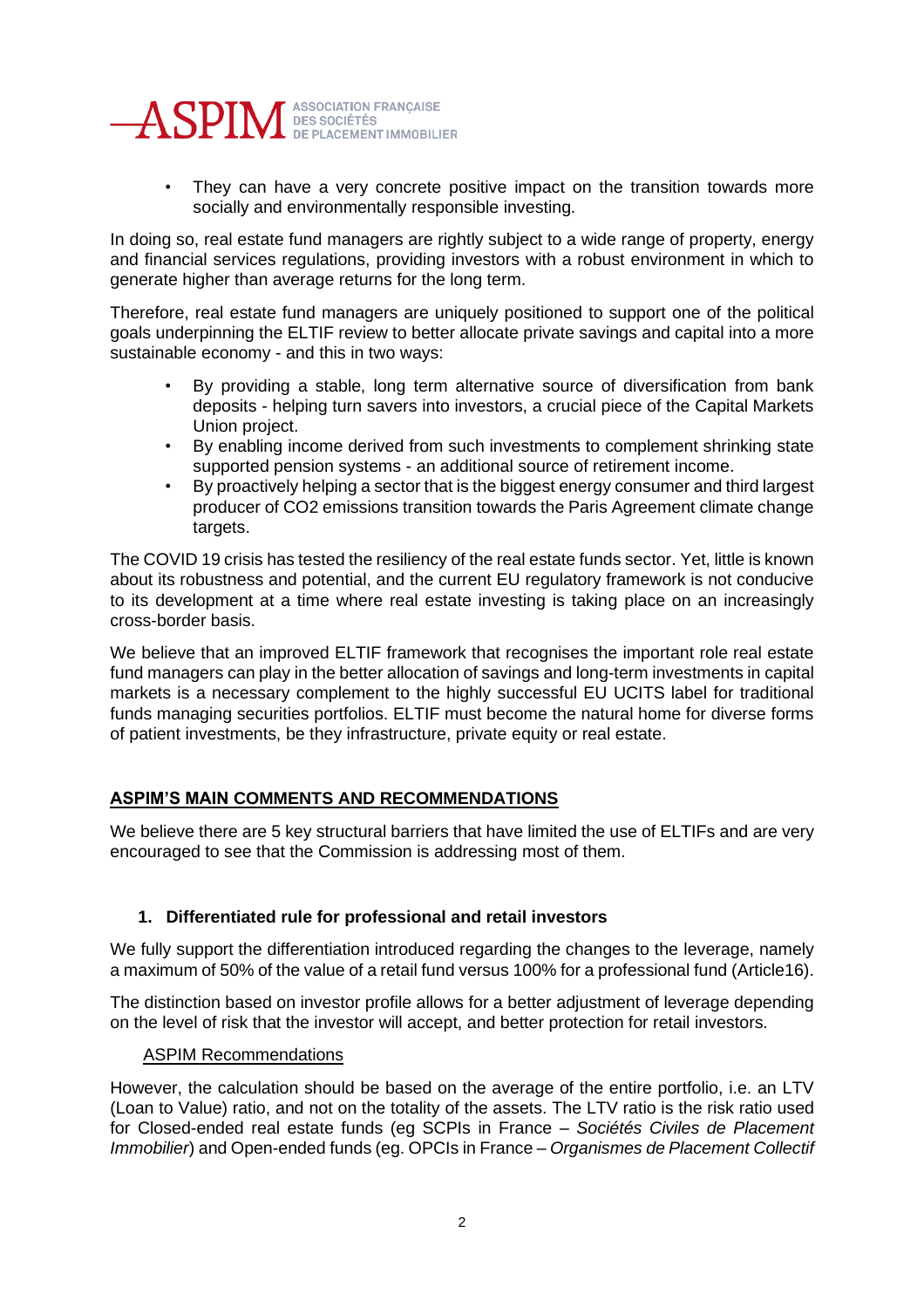

*en Immobilier*): it is the ratio between the fund's debt and the market value of its real estate assets.

## **2. Uniform rules for different types of investors**

We welcome the many adjustments made to unify certain rules for investors, namely:

- **Lowering of the investment quota** to 60% (instead of 70%) (Art. 13, §1 as amended) - which is also in line with that used for many Open-ended funds (such as OPCIs in France)
- **Revision to the risk dispersion ratio** to a maximum of 20% of the fund per asset (Article 13, §2 as amended);
- **Deletion of the entry ticket** of €10,000 and the maximum 10% threshold if the retail investor's financial portfolio is less than €500,000 (Art. 30 amended by deletion of §3);
- **alignment of the suitability assessment with MiFID rules** to improve retail investors' access to ELTIFs (Article 30, §1 as amended);
- **facilitation of "fund of funds" investment strategies** through the possibility to invest in AIFs, ELTIFs, EuVECAs and EuSEFs, provided they invest in eligible assets (Art. 10, §1, d);
- **authorisation of co-investments** and in-house funds provided that adequate safeguards are in place to prevent and disclose any potential conflicts (amended Art. 12, §1 and §2).

These adjustments are real improvements which should be preserved in order to make ELTIFs more attractive to both retail and professional investors, and provide added necessary flexibility for portfolio managers.

### **3. Possibility of setting up redemptions before the end of the fund's life**

We also welcome the possibility of setting up a **"liquidity window mechanism"** through the compensation of redemptions with new subscriptions (Art. 19).

Restrictions in the original ELTIF locked in investors for the entire duration of the ELTIF's. This could work for private equity funds which typically have a 3 to 5-year horizon. However, for real estate (as well as most infrastructure) funds comprising underlying real assets with a much more longer-term profile, it is essential to provide managers with equally longer-term liquidity management tools that recognize investors' potential needs for earlier redemption – keeping the fund closed-end, but giving investors reassurance that there is a carefully tailored liquidity mechanism in place to allow for a phased redemption process if need be.

By way of concrete example, under the new ELTIF rules as proposed, real estate fund managers would very usefully be able:

• During the ramp-up period, to honour redemptions via a "compensated withdrawal" mechanism (as is the case for open-ended SCPIs in France), or via a "deferred compensation" mechanism (compensating withdrawal requests made by fund holders with subscriptions made by "incoming" investors in previous months);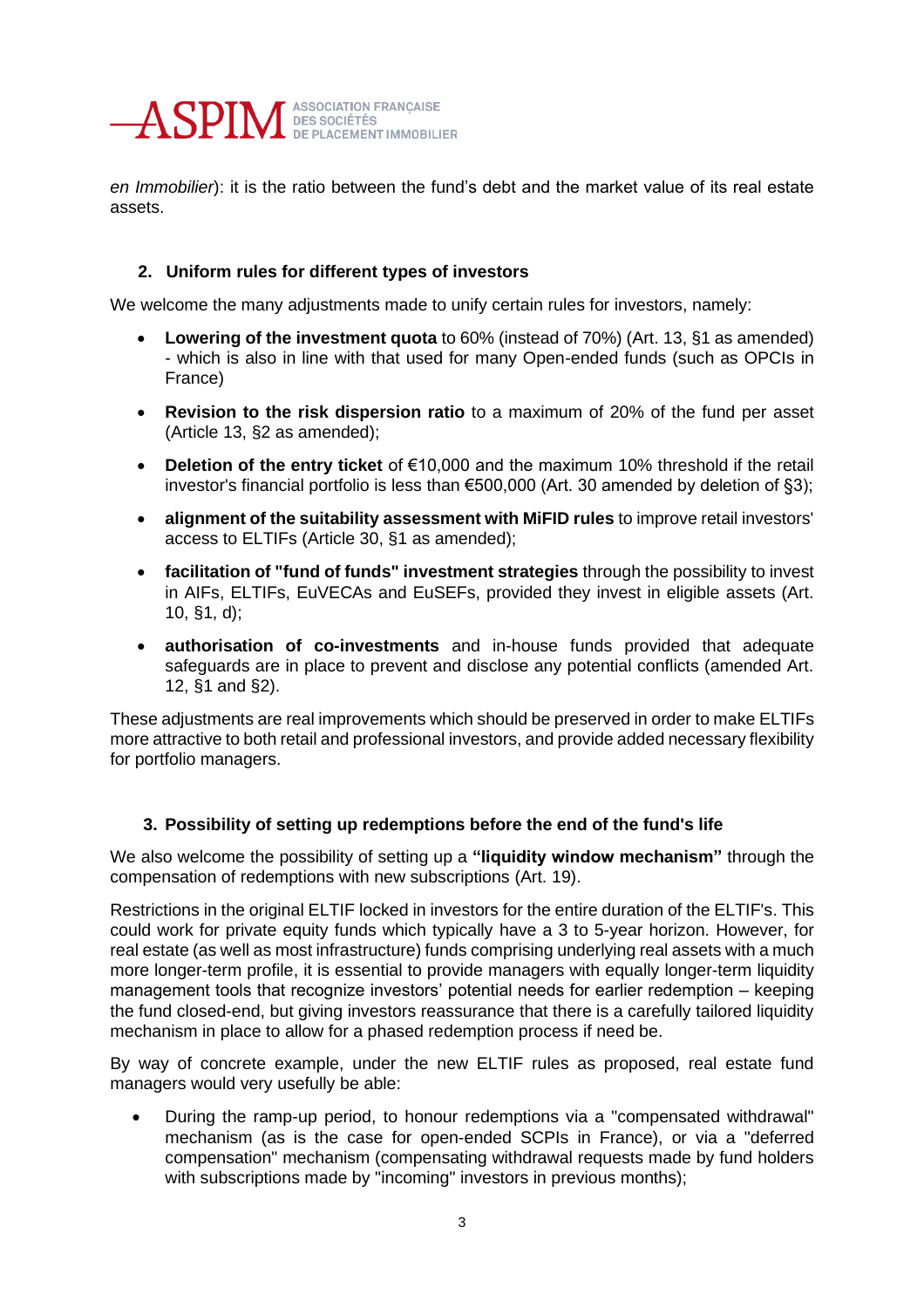

then, during the period in which the risk diversification quotas are reached, to ensure liquidity through a redemption of units (leading to a reduction in the fund's assets within the 60% quota).

## ASPIM Recommendations

- This additional flexibility **should be maintained**: for real estate (and infrastructure) funds, the possibility of offering these "evergreen" structures that match the much more longer-term profile of the underlying property asset is paramount, coupled with specific long-term liquidity management rules and tools that recognize investors' potential needs for earlier redemption.
- It would further **align the ELTIF liquidity management toolbox with that in the AIFMD** proposal, which is also welcome.
- Finally, the proposed establishment of a **secondary market liquidity mechanism** is also welcome - as is the case for the French, which functions very well. It is important that the mechanism adopted is suited to the inherently illiquid nature of real estate and infrastructure assets and not forced onto existing regulated market models.

# **4. Conditionality attached to qualifying as "eligible asset" and "real asset"**

We welcome the recognition in Recital 7 that real estate such as commercial property, housing (senior residences and social housing) and public building infrastructure (eg schools, hospitals and prisons) should be deemed "eligible assets".

We further welcome the clarification by the Commission in its explanatory notes (para 1 on page 8) that changes to the definition of "real asset" in Article 2.6 also comprises investments in real estate assets listed above.

However, it would appear that the eligibility of real estate (as well as other real assets) remains subject to "*the ability of these assets to contribute to smart, sustainable and inclusive growth objectives"* (Recital 7).

These very legitimate objectives are nevertheless somewhat vague and subjective, and risk being interpreted differently between fund managers and Member states.

### ASPIM Recommendations

To remove the risk of inconsistent interpretation and therefore implementation of ELTIF which could prevent its development, we believe there should be a coordinated EU process to ensure that consistent and sector specific criteria are developed at European level, for example through level 2 measures.

For example, in the real estate fund management sector, an important criterion would be existing compliance with sufficiently robust public norms and/or ESG type labels that exist in the real estate sector and meet certain societal needs (eg job creation, housing provisioning)